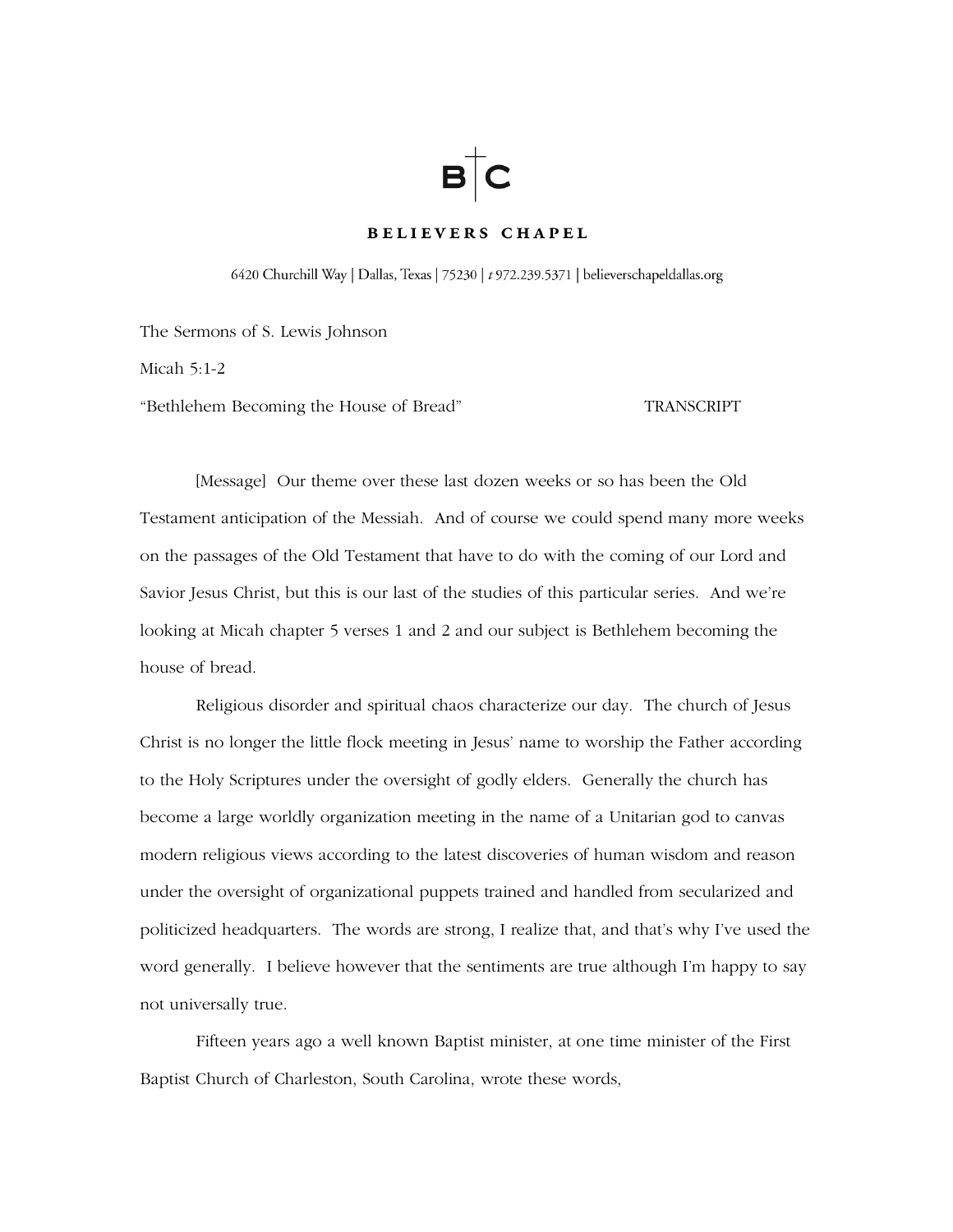"We're living in a day of hazy standards of right and wrong, the old line of demarcation has practically disappeared from modern thinking. (He didn't know the chaos that would produce in the eighties.) A prominent minister said, (he continued,) the delineation has undergone a transformation somewhat similar to that which is taken place in the world of painting. The old clear cut lines have given way to an impressionistic indefiniteness. The black and white contrasts to low tone grays. The churches have adopted a hush policy on the doctrine of depravity and a Rotarian gospel takes the place of repentance. I like his reference to painting, (the pastor said) there was a time when you could look at a picture and tell what it was. Today, black and white have become gray.

 Someone has said the religion of China is Confucian; the religion of America is confusion. A country school teacher applying for a job was asked, "Do you teach that the earth is round or flat?"

 "Which way do you want it taught?" was the reply, "I can teach it either way." Something like that is the attitude of many a pulpit today. How limpid and lucid on the other hand is God's word? Even its prophecies are not vague and hazy as those of modern false prophets such as Edgar Cayce and Jeane Dixon.

 The promises of the Redeemer to come illustrate the point. They narrow systematically in the Old Testament revelation. The first of them declares that the Redeemer shall come from mankind being the seed of the woman as Genesis 3:15 puts it. Then the Scriptures foretell him as coming from the Semitic division of mankind, chapter 9 verse 26. And next the Abrahamic family line in chapter 12 and verse 3, and then from Judah's tribe in Genesis 49:10, and then from David's family in Judah 2 Samuel 7, and finally born of a virgin mother in the town of Bethlehem of Judah, Isaiah 7:14 and our text, Micah chapter 5 and verse 2.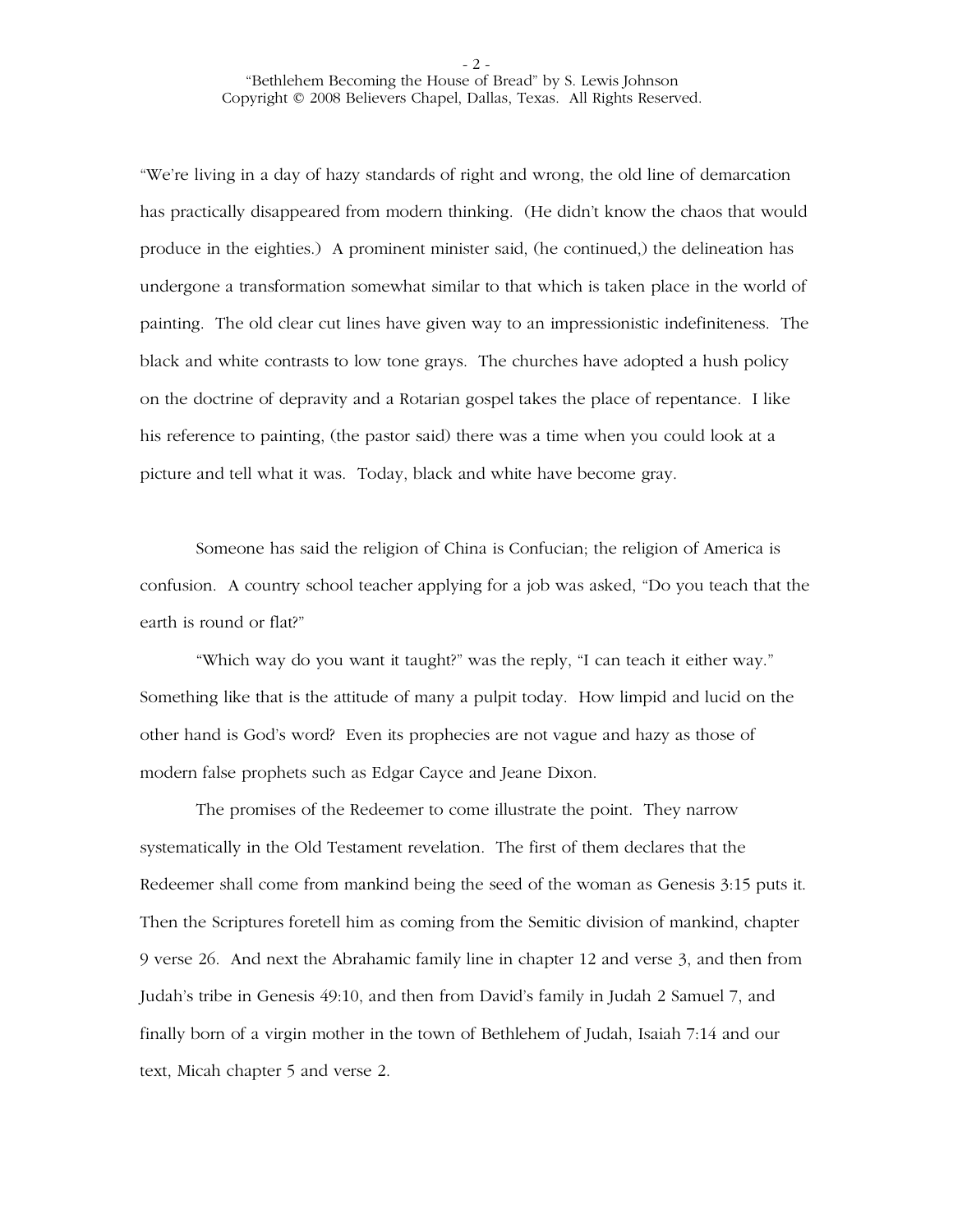- 3 -

 Bethlehem was the place of Rachael's death, the beloved wife of Jacob, the scene of the love affair of Boaz and Ruth, and the birthplace of David. But while its name means house of bread, it never was the house of bread until he, the Messiah was born there. The prophecy of his birth there is found in Micah chapter 5 and verse 2, the text to which we now turn. The prophet writes in verse 1 and verse 2 of Micah chapter 5,

"Now gather thyself in troops, O daughter of troops: he hath laid siege against us: they shall smite the judge of Israel with a rod upon the cheek. But thou, Bethlehem Ephratah, though thou be little among the thousands of Judah, yet out of thee shall he come forth unto me that is to be ruler in Israel; whose goings forth have been from of old, from everlasting."

 Micah first describes the place. And let me say a word about the context first of all. And we look at an overview of chapter 4 verse 9 through verse 13. Micah was an eighth century B.C. contemporary of Isaiah, Hosea and Amos. And he ministered to his land in the days of their departure from the word of God and the consequent moral decline that followed. Morals were low, the government was decadent, the courts were corrupt, religion was formulistic. The nation had lost its integrity. Assyria had captured the Northern Kingdom of Israel in 722 B.C. and resumed the deportation of its people.

 About twenty years later in 701 B.C. the Southern Kingdom, Judah was also overrun by the Assyrians although Jerusalem was spared. Around this time and in these circumstances Micah uttered the prophecy of the Messiah's birth in Bethlehem. If the occasion of the prophecy is the siege of the city by Sennacherib the Assyrian, Micah may well have spoken this great prophecy at the time to which the proud Assyrian king refers in his boast of his siege of Jerusalem and King Hezekiah in 701 B.C. Sennacherib in his account said that he besieged Hezekiah the Jew, "I shut him up like a caged bird," he wrote. He says nothing however of God's miraculous deliverance of Judah and his defeat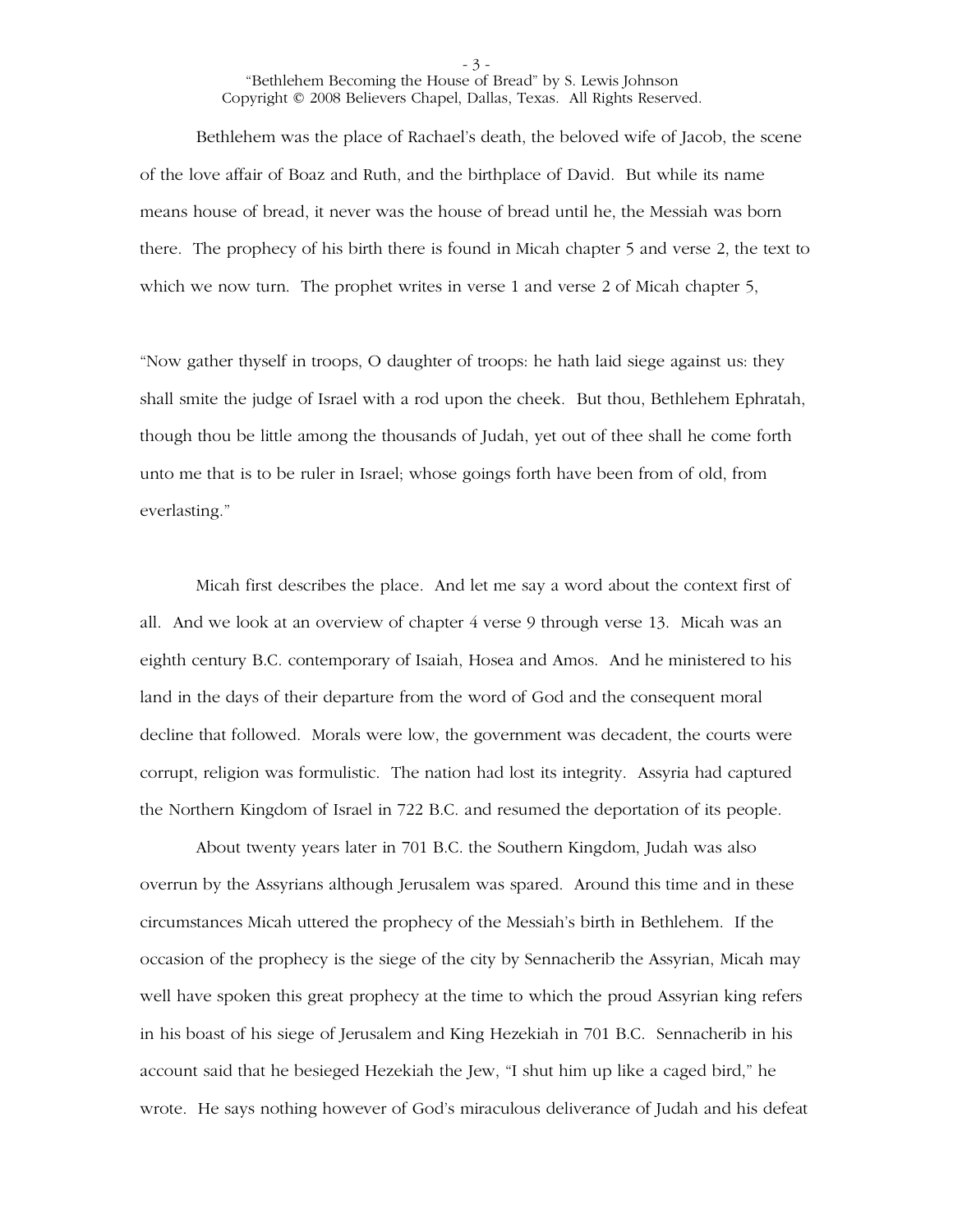by the hand of the Lord described in 2 Kings chapter 19. Herodotus, the Greek historian described the defeat as caused by a multitude of field mice devouring during the night the Assyrians quivers and bows and the straps by which they held their shields.

 A well known Old Testament scholar once said that Isaiah 4 told the Messiahs virgin birth while Micah 4 told his village birth. One might also add that Isaiah is the first prophet cited in the New Testament while Micah is the second, one speaking of his birth, and the other of the place of his birth.

 The opening verse of the 5th chapter of Micah begins with the kingdom facing a desperate situation. The city is addressed and commanded to prepare itself for a siege by the enemy, her king is to be treated in humiliating fashion. It was the custom for the king when acting as judge to stride with his scepter wrongdoers who appeared before him, now however, cooped up in his capital as Sennacherib said, "The king himself, the judge of Israel is to be struck with a soldier's club." To be struck on the cheek was a deep insult and thus the fate of the judge of Israel is a picture of the humiliation of the Southern Kingdome that is to come.

 There is however an astonishing divine design in all of this, and that the prophet turns to in verse 2. Contrasting verse 1 he says, "But thou, Bethlehem Ephratah, though thou be little among the thousands of Judah, yet out of thee shall he come forth unto me that is to be ruler in Israel; whose goings forth have been from of old, from everlasting." As you can see, it is God who speaks the 2nd verse through the prophet. The present humiliation for the city and king in the day of the Assyrian attacks is not the end of things for Judah. Discipline may be necessary, but the future is surprising and glorious.

 The prophet writes about this when he says, "But thou, Bethlehem Ephratah, though thou be little among the thousands of Judah." The forcefulness of the prophecy is seen in the method of address, it is direct, "But thou, Bethlehem Ephratah." And the words suggest the comfort of the promise, for they mean house of bread, fruitfulness, suggesting things far different from the present situation. As one of the recent

- 4 -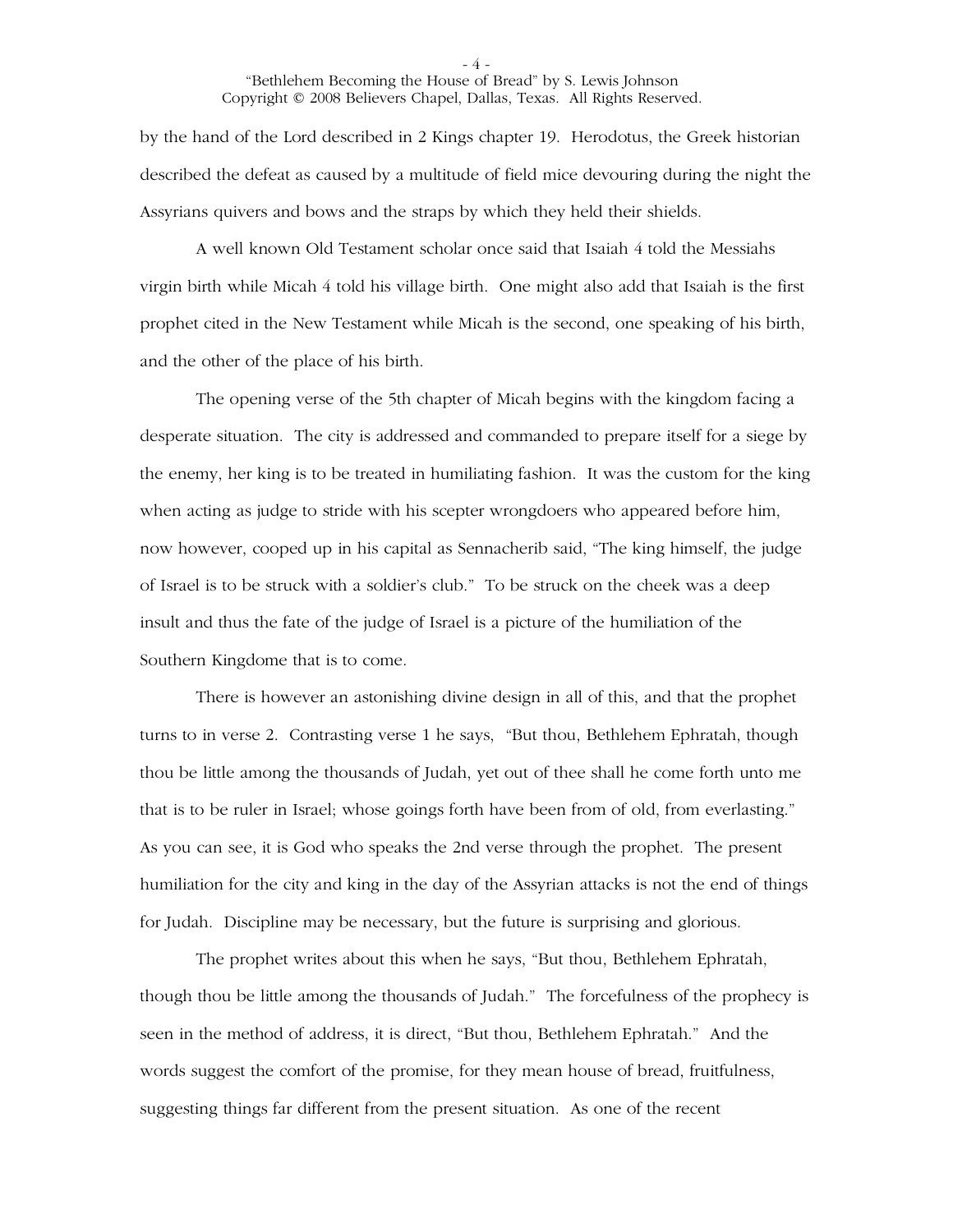commentators has said, "The figure of failure of verse 1 stands as a foil to his radiant counterpart here. While the king such as Hezekiah may fail, there is coming one from Bethlehem who will not fail." Hezekiah, the figure of failure then, stands over against the Davidic ruler, the figure of majesty. From the rank and ruin of a disciplined Judah shall come Abraham's seed and David's son the king.

 The covenants still sustain, Yahweh, the Lord God remembers them in everlasting love. With him, even lowly shattered Bethlehem can produce the King of Kings and Lord of Lords. It's not strange that God called his man from such a lowly source, "he wishes it to be known that he can take acorns and turn them into mighty oaks," as someone has said, "As a matter of fact, he does not even need an acorn to do the trick." As Paul puts it, he calleth those things that be not as though they were. He takes a Gideon, a selfconfessed "the least in my father's house" and conquers one hundred and thirty two thousand Midianites with about three hundred men and Gideon.

 One other thing calls for notice here, the prophecy concerns Bethlehem Ephratah. Now, there were two Bethlehems, one in Judah and one in Zebulon. God has no need like the Delphic Oracle to phrase his prophecies carefully so that they might be fulfilled in many ways just to increase the odds against failure. His are always definite. The Bethlehem in Judah is singled out as the one that is meant as the Ephratah, the district in which Bethlehem of Judah indicates.

 Secondly, the prophet describes the purpose of God. "Yet out of thee shall he come forth unto me that is to be ruler in Israel." Initially God had told Samuel to visit Jesse, David's father, "For I have provided me a king among his sons," 1 Samuel 16:1. Still another, long after David's death is to come and be God's ruler in Israel. I think it's rather important to note that God promises that the ruler will be a ruler in Israel. This prophetic promise seems to demand that there exist at the time of his coming and service an Israel, the ethnic people, for that is the sense of the term here. In other words, the promise secures the people future existence and blessing.

- 5 -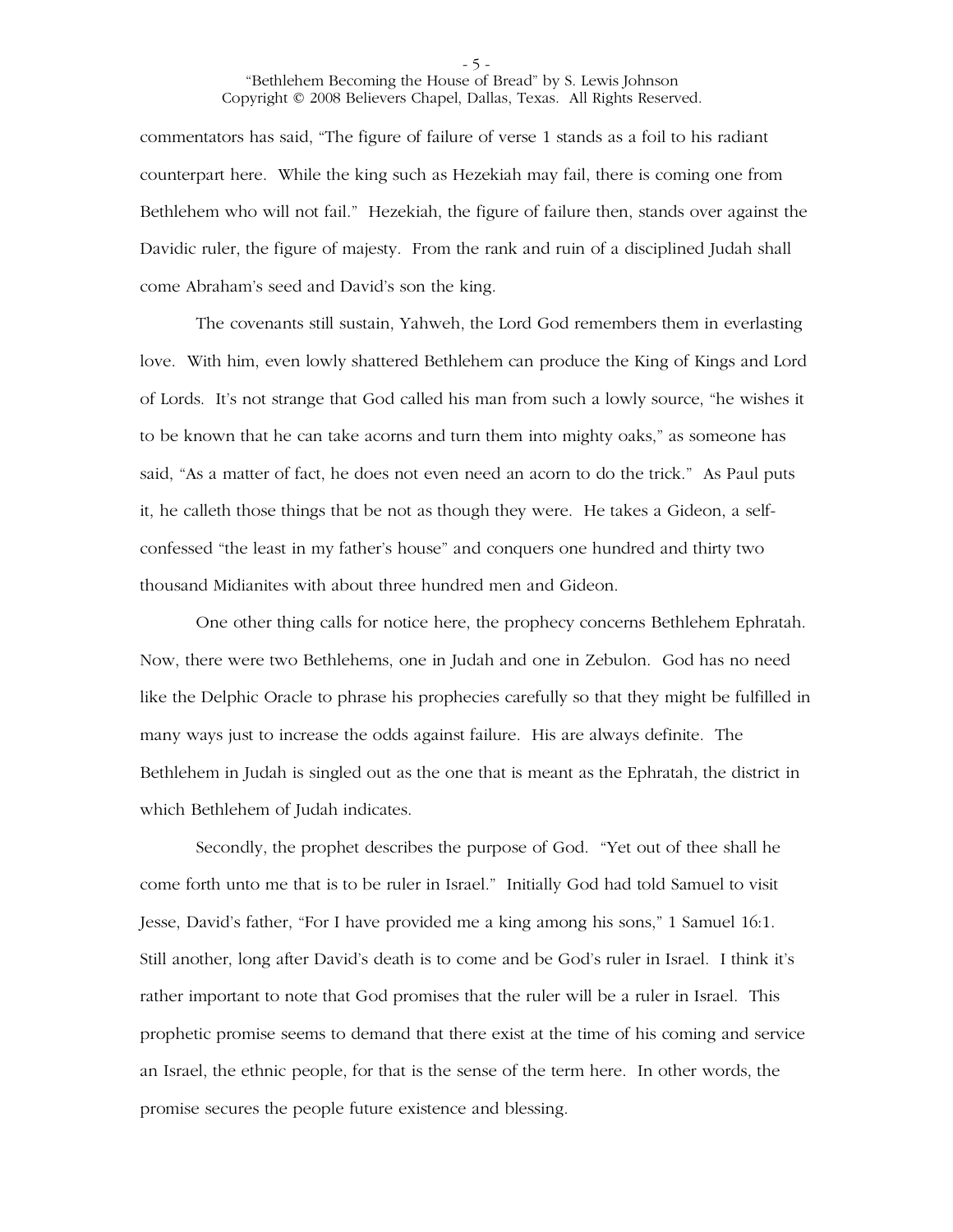In the New Testament the text from Micah is cited by the chief priests and scribes who reply to Herod's question about where the Messiah was to be born. Matthew gives their reply in these words, "And you Bethlehem, land of Judah are by no means least among the leaders of Judah, for out of you shall come forth a ruler who will shepherd my people Israel." The words for me found in Micah appear to be expanded into the clause, "who will shepherd my people Israel" in Matthew, taken probably from 2 Samuel 5:2 where they are the Lord's promise to David. The saintly bishop Lancelot Andrewes who lived in the sixteenth and seventeenth centuries in a touching sermon on the text from Matthew took the New Testament citation to say that he would be our guide, and therefore inclusive of his three offices of prophet priest and king.

 Now he is our great prophet who guides are feet in the way, he is our mediating priest who feeds us from the benefits of his sacrifice, and he is our exalted king who guards us in the way, however, the text clearly lays the principle stress upon his royal office of ruler. And the context makes it plain that that sense receives the emphasis. He is the ruler who inherits the Davidic throne. The note of the royalty of our Lord is often neglected in the church today. Gentle Jesus, meek and mild is the syrupy stress of the pulpit today.

 Horton Davies in a book on the varieties of English preaching describes the preaching of Leslie Weatherhead in this way,

"In a Christmas sermon he speaks of the strangeness of the gifts of the three magi for the Christ child and then continues, (and this of course is of Leslie Weatherhead) I do not mean to be in the least irreverent, but did no one give him a soft cuddly wooly toy the ancient equivalent of a teddy bear, did no one give him a rattle, did no one treat him as a little baby thing? And here (Mr. Davies says,) R. W. Dale's rebuke would be apt, that this is to forget that Christ is king, that he is not to be fondled but to be reverenced. We must not (as Davies adds) in our reference to Christ to allow pathos to degenerate into bathos.

- 6 -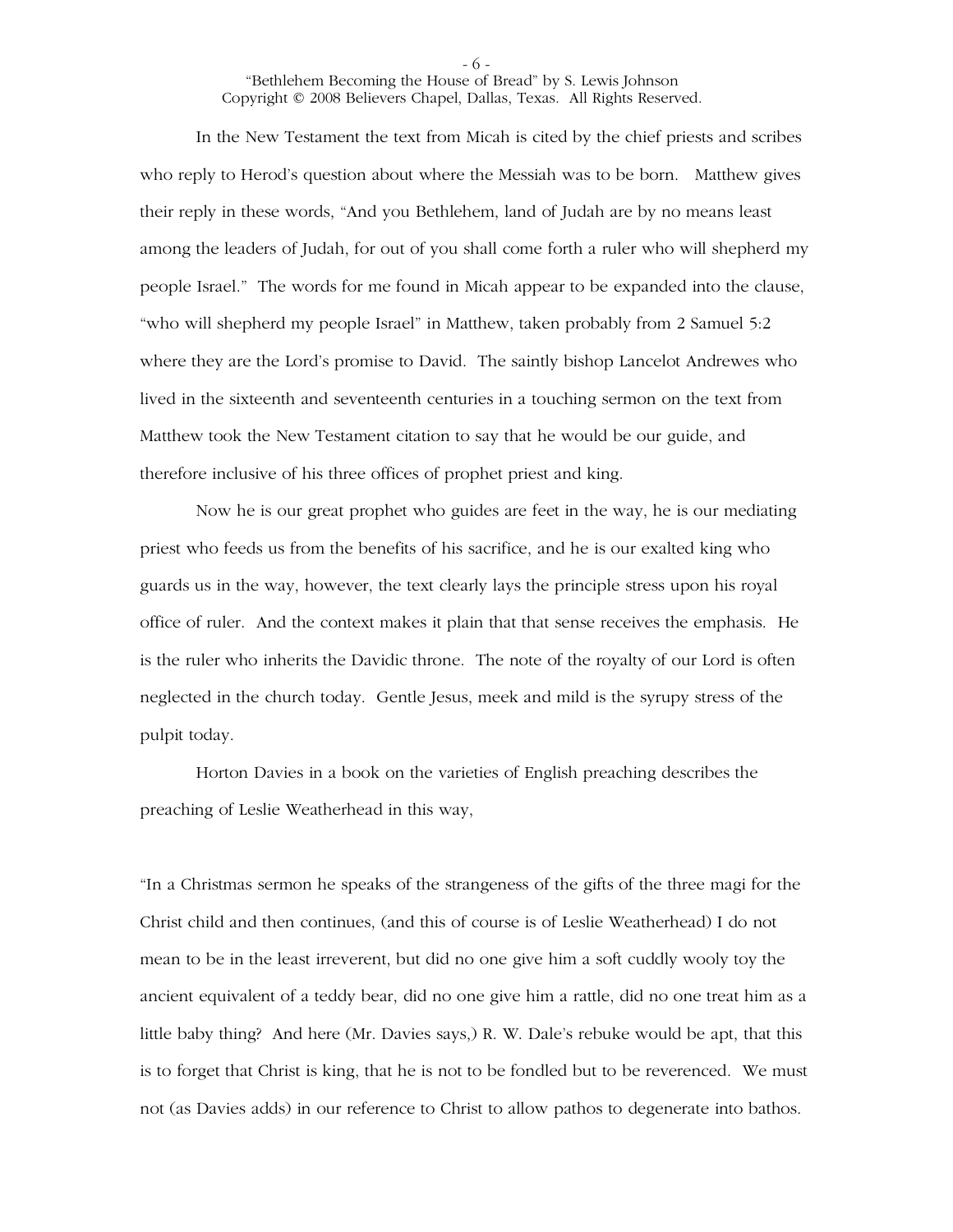Let us always remember that he is king of kings and Lord of lords, not to be fondled, but to be reverenced as supreme sovereign of the universe and of us."

 The wise men from the east to Jerusalem ask about the one who has been born King of the Jews. To be born a king is rather unusual; in fact it may be unique. Very few have ever been born king. Spurgeon remarks,

"Men are born princes, but they're seldom born kings. I do not think you can find an instance in history (he says) where any infant was born king. He was the prince of Wales perhaps and he had to wait a number of years 'till his father died and then they manufactured him into a king by putting a crown on his head and a sacred chrisom and other silly things, but he was not born a king. I remember no one who was born a king except Jesus."

 And there is emphatic meaning in that verse that we sing, "Born thy people to deliver, born a child and yet a king."

 The final words of the verse give us a description of the person. There we read, "Whose goings forth have been from of old, from everlasting." Those are striking words, and Paul's words come to mind as I read them, "Great is the mystery of godliness," for these final words have been understood in different ways. Some of them who have studied the text have seen a reference to the eternity of the Messianic King in the words, "From of old, from everlasting." The usage of the terms in the original text argues against that interpretation. The expression translated, "From of old," for example is found in Nehemiah chapter 12 and verse 46, and there it is rendered by, "of old," and it plainly is used of the age of David in that place. Further the expression translated, "from everlasting," is found also in Micah 7 verse 14 and refers there to a historical time, not to eternity. In fact, elsewhere it's always found in historical context. It therefore seems better to refer the phrase here to the distant historical past, the glorious time of the

- 7 -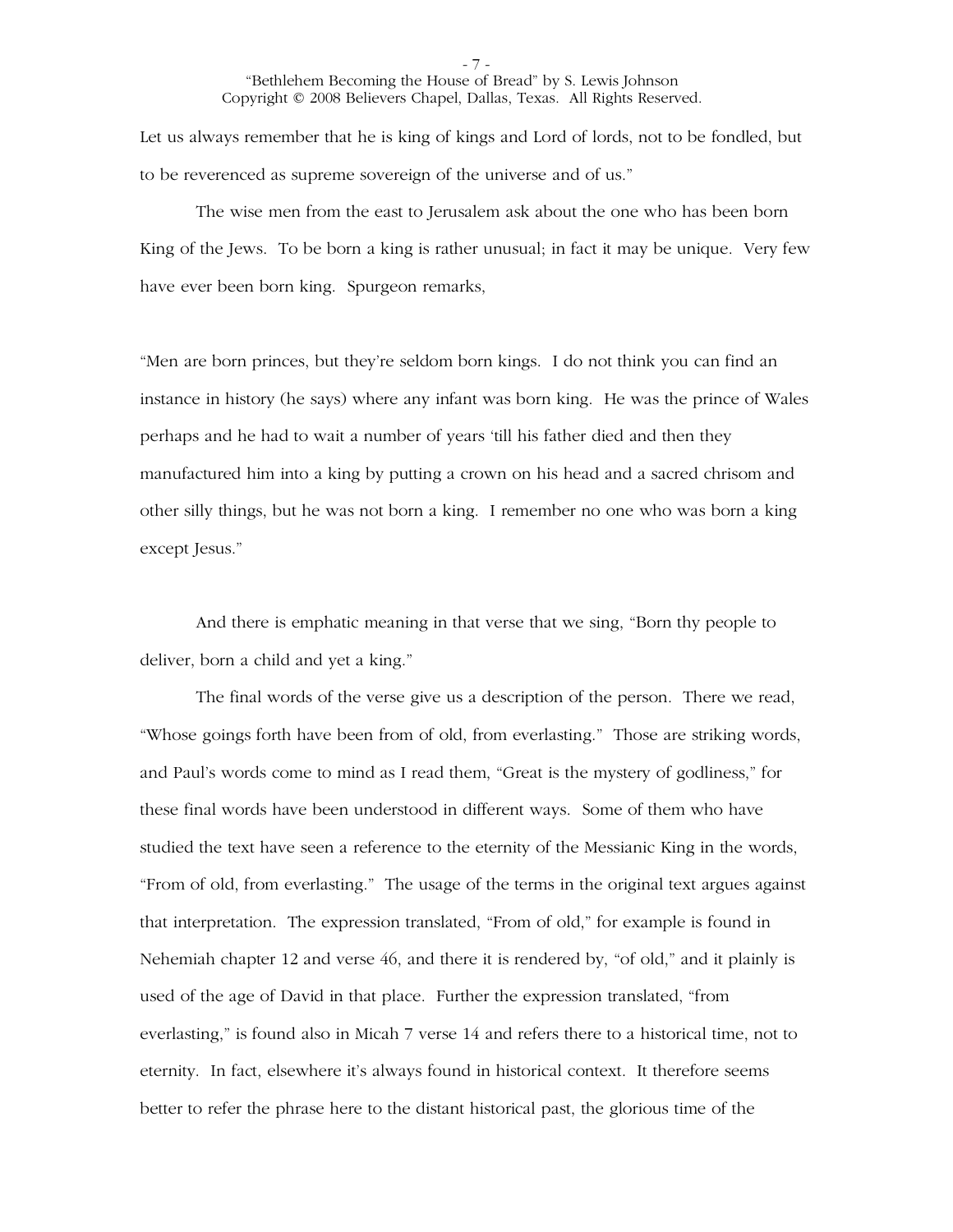beginning of the dynasty of David when the original covenantal promises were made. The words are meant to encourage the nation in its difficult times by assuring them that the election of David and his dynasty for future glorious national blessing through a divine unconditional covenant still holds. Those promises are still valid. Let us never forget that.

 As God said of the Davidic dynasty in the 89th Psalm, "Once I have sworn by my holiness, I will not lie to David. His descendants shall endure forever, and his throne as the sun before me. It shall be established forever like the moon, and the witness in the sky is faithful." By the way, the witness in the sky in that text is the Lord God himself. The ancient glory shall return only magnified and meld into the glory of the Triune God. "Out of thee shall he come forth unto me," is then a declaration that the royal house established by the Messiah in the future has its root in the ancient city of David and the covenant established with its famous historical king.

 The final words state that the Messiah to come has hereditary right to the throne. Being of kingly Davidic lineage, in his human veins there flows royal blood, for he is not only David's Lord, he is also David's son and heir. There may be some doubt about whether Micah's words in verse 2 refer to a divine Messiah, but the following context makes it quite clear that the majestic king, a shepherd king who is to come and deliver Israel is more than a man. To him shall come universal empire as the prophesied Davidic sovereign whose deity is explicitly declared by our Lord in his incarnate ministry. Listen to verse 3 and verse 4 of Micah chapter 5,

"Therefore will he give them up, until the time that she which travaileth hath brought forth: then the remnant of his brethren shall return unto the children of Israel. And he shall stand and feed in the strength of the LORD, (You'll notice the Messiah shall stand and feed in the strength of the lord) in the majesty of the name of the LORD his God; and they shall abide: for now shall he be great unto the ends of the earth."

- 8 -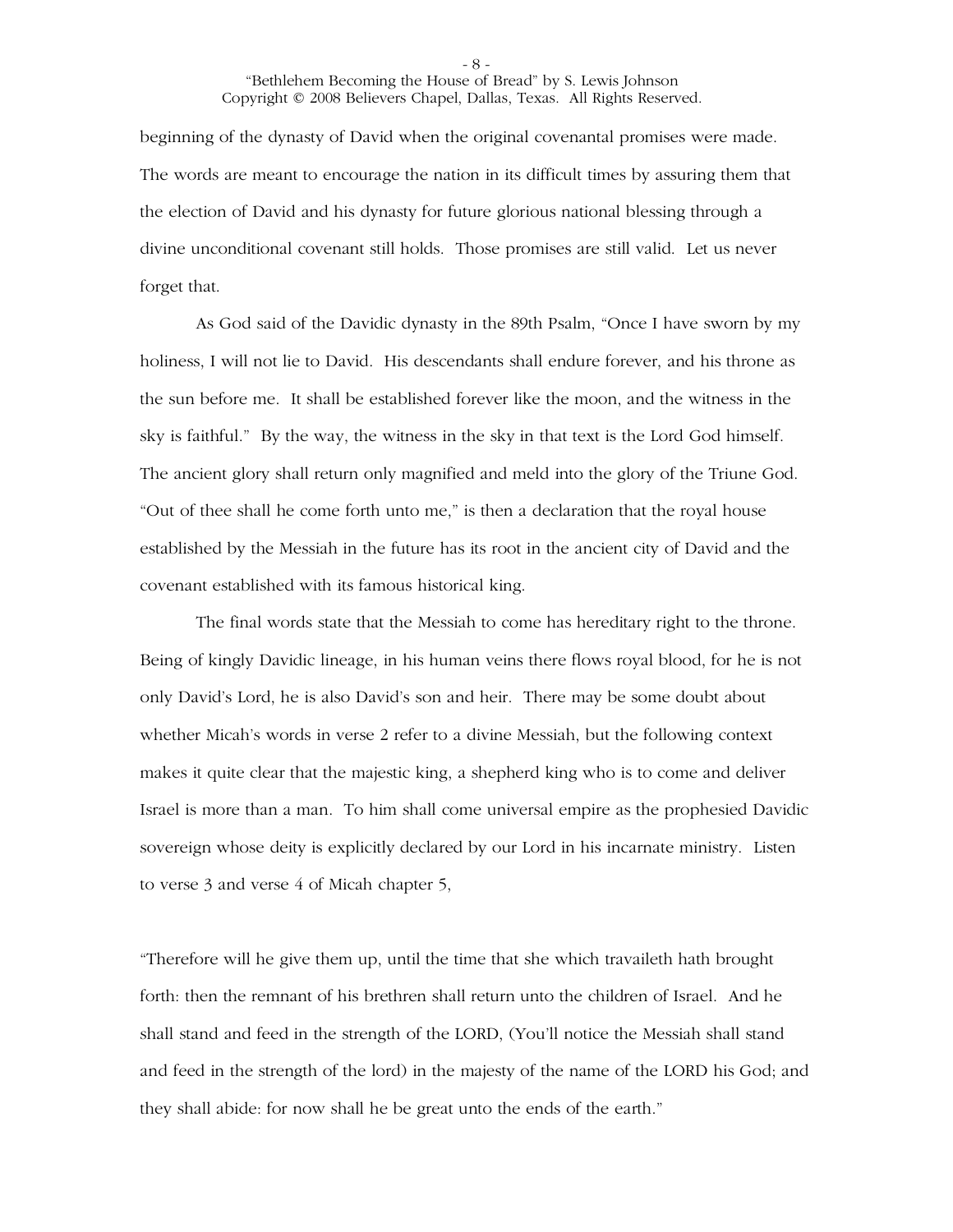He's not endowed with human weakness; he's endowed with the strength of the Lord God. And so whether our text in verse 2 refers to his deity or not, it's quite plain that the context demands that he be that, the divine God man. Our Lord arguing in his day in the day of questions in Matthew chapter 22 verse 41 through verse 46 pointed out that David's son is also David's Lord.

 Let me say a few words by way of conclusion. Bethlehem means house of bread, but only on the night of his birth did the village reach its potential. Then she truly became the house of bread when the Bread of Life was born there in the manger. Having come down from Heaven as he himself says in John 51. Israel tried Sinai and Moses' law, but while it is holy just and good, it cannot save sinners from their sin. Bethlehem and her Davidic shepherd king can alone feed his people with the bread of life. He is no blind guide to Heaven and to the possession of eternal life, for he has been there and has that life eternal with the authority to convey it to the ones given him by the Father. As the Lord Jesus says in John chapter 17 and verse 2 in the great high priestly prayer, "As Thou, Father has given him power over all flesh that he should give eternal life to as many as Thou hast given him."

 Why will we not be led, guarded and fed by him? Is it as in the innkeeper's case who assigned the royal family to the stable and manger that we are ignorant of who he is, when he should come and for what purpose he should submit to crucifixion? The Scriptures are clear when they say, "But when the fullness of time was come God sent forth his Son, born of a woman, born under the law to redeem them that were under the law that we might receive the adoption of sons." Let us abandon the liberal Unitarian gods of fallible human reason that cannot save and the false views of human self righteousness that keep us from fleeing to Micah's shepherd king and God's divine Son. Let us throw off the little gods of our day and give ourselves to our majestic savior God the Lord Jesus Christ to whom all power in heaven and on earth has been given.

- 9 -